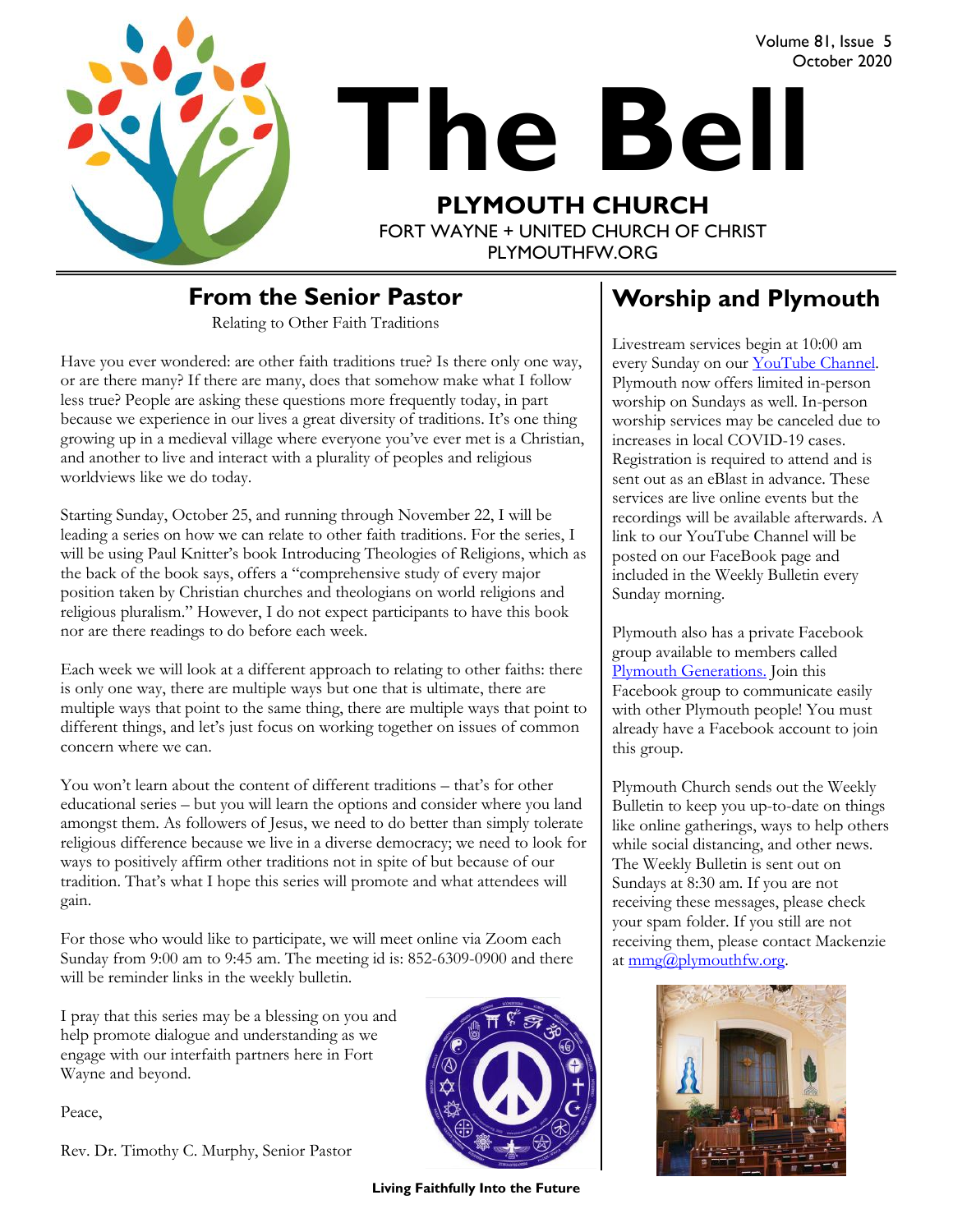#### **From the Associate Pastor**

Life Review "Remembering Your Story Creating your own spiritual autobiography



On the occasion of my parents' 50th wedding anniversary, my siblings and I asked them for stories. Some of the narratives we had heard multiple times through the years. This day was more significant – a video camera was poised on a tripod to record their stories. We wanted to hear again how they met when a mutual friend arranged for them to be introduced. We wanted our children to hear the humor and angst in their grandparents' early years together. That evening conversation was 26 years ago. Now, there is a new generation who needs to hear and see the great grandparents whom they never met.

Now I, as grandmother, realize my story is next in line to be shared and preserved.

Every person's life story has moments that are sacred whether you have felt near to God or far off from God. Your story has spiritual meaning that only you can define. Some life events carry more weight than others, but we first must gather stories together to sort, sift, and save those which we want to be preserved and remembered.

| Richard Morgan's chapter on creating a spiritual lifeline offers the following guide:<br>Seasons of One's Life. Feel free to start as you are ready!                                                                                                                                                                                                                                                                                                    | Seasons of One's Life Significant<br>Moment(s)                                      |                                                                                                                                            |
|---------------------------------------------------------------------------------------------------------------------------------------------------------------------------------------------------------------------------------------------------------------------------------------------------------------------------------------------------------------------------------------------------------------------------------------------------------|-------------------------------------------------------------------------------------|--------------------------------------------------------------------------------------------------------------------------------------------|
| <b>Foundation Principles of Spiritual Autobiography</b><br>Every life is a unique, invaluable story.<br>1.<br>God speaks to us in our stories.<br>2.<br>Connecting our stories with God's Story is the work of the Spirit.<br>3.<br>Painful memories can be healed through stories.<br>4.<br>Remembering our stories creates community and the future.<br>5.<br>Faith stories are the legacy we leave.<br>6.<br>Stories create meaningat any age.<br>7. | January<br>February<br>March<br>April<br>May<br>June<br>July<br>August<br>September | $0-7$ years<br>8-14 years<br>$15-21$ years<br>22-28 years<br>29-35 years<br>$36-42$ years<br>$43-49$ years<br>$50-56$ years<br>57-63 years |
| Beginning Monday, October 19 from 1:30 pm to 2:30 pm, for five weeks, concluding<br>on November 16, you are invited to join this new Life Review group which I will be<br>leading. Richard L. Morgan's workbook "Remembering Your Story" will guide us.<br>Morgan is a longtime author in matters of aging and spiritual growth. If you want a                                                                                                          | October<br>November<br>December                                                     | $64-70$ years<br>71-77 years<br>78-?? years                                                                                                |

copy of the book, please purchase from your preferred source.

The group will meet via Zoom. Register at my email [rep@plymouthfw.org](mailto:rep@plymouthfw.org) so I can send you the meeting room link.

Rev. Ruth E. Phillips

### **Fairfield Elementary Clothing Drive**

Response to our cleaning supply drive for Fairfield Elementary in August was fantastic, and they thank you! And it is now time for our annual clothing collection for Fairfield, organized through our partnership with Associated Churches. Requested items (in a variety of children's sizes): socks, underwear, hats, gloves, uniforms, sweats, and coats (coats may be gently used, the rest should be new). They have expressed a need especially for sweatpants in boys and girls sizes 4-8.



Donations can be brought to Plymouth during a drive-thru collection on Saturday, October 24, from 8:00 am to 11:am. Donations can also be brought to Plymouth during in-person worship on Sunday, October 25, to the porte cochere doors in Shedd Park. *Pictured: supplies from the August* 



*Fairfield Elementary Supply Drive*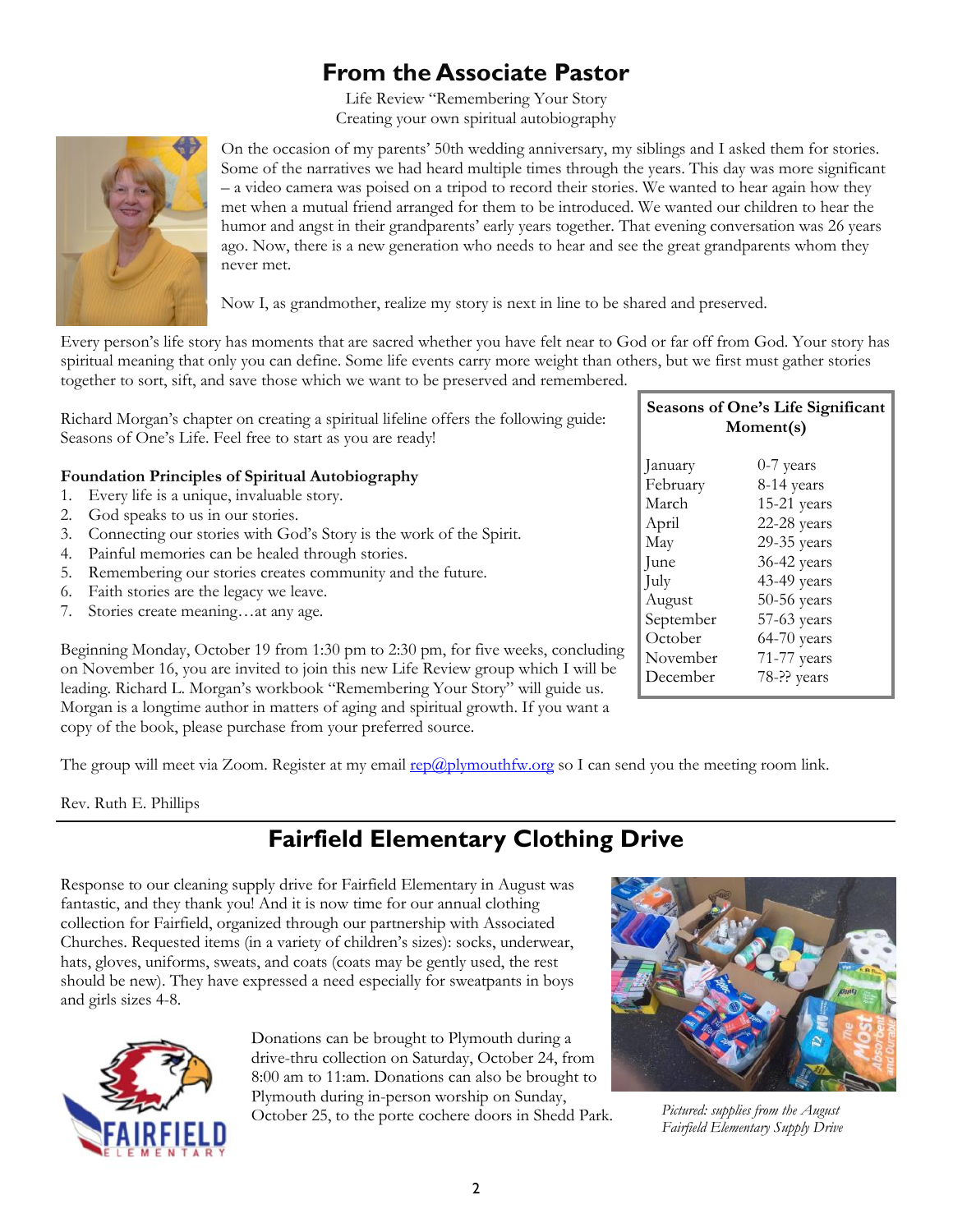#### **Memorialized Plants Decommissioning**

Last year when our sewer line was being replaced numerous plants on the east side of the sanctuary had to be removed. As options to replace the plants were discussed, it became apparent many of the plants on that side of the building had outgrown the area and needed to be taken out. Consequently, the Property Board decided to remove nearly all the plants and replant the bed. The plants taken out had enhanced the beauty of the church property and brought us joy for many years; yet, as with all living things, their seasons of life ended. Some members and friends of Plymouth may have had plants placed there as memorials as part of a major replanting on that side of the building in 2009. All of the members and friends who participated in the 2009 planting are being contacted personally by the Property Board, to thank them for their thoughtful generosity, and to tell them that they as well as those memorialized will be remembered during our 2020 All

Saints Sunday worship service on November 1. In this service, any removed memorial plants will be decommissioned.



# **All Saints Sunday**

Plymouth will celebrate All Saints Day on Sunday, November 1, during worship at 10:00 am. The service will include a Dedication of Memorial Gifts and Remembering the Saints, during which the name of each member who has died since November 2, 2019, will be read aloud, and the bell tolled.

**For the month of October, we pray for the Open & Affirming Coalition of the UCC**

# **Plymouth People In Our Prayers**

Dawn Apang, Archer Family, Charlie Belch, Carleen Carteaux, Natasha Chemey, Dick Conklin, Kris Conner, David Cornwell, Wendy Crispell, Brad Crowder, Laura Filler, Jan Gibson, Hartman Family, Joan Hartwig, Barbara Hill, Susan Jarvis, Kris Jensen, Nancy Jordan, Gail Keuneke, Ginny Laudadio, Brian Laurenz, Joan Lipscomb, Sheldon Lockwood, Janet McCoy, Mary McCoy family, Kristen, Eric, Lyra, Evan Miller, Jim Nelson, Carol Patterson, Bonnie Pennock, Mike Popp, Noel Resor, Jill Roe, Anne Rowland, Rick Schilb, Patrizia Saladini-Stark, Jacqueline Sanders, Barbara Senn, John Shannon, Travis Sheets, Johanna Smith, Carol Tyndall, Gordon Walter

**New Life** is welcomed in the birth of Riley Elizabeth Hicks, September 4, Holland, MI, to delighted parents Lindsey and Rob Hicks, and big sister, Emery. Proud grandparents are Mike and Barb (Cochran) Ellis. Proud extended family includes Steve, Ann and Laura Filler.

**New Life** is welcomed in the birth of Hazel Elizabeth Archer, October 14, Avon, IN, to delighted parents Christine and Avery Archer and big brother Samuel. Two sets of proud grandparents are Beth and Larry Walker and Erin and Jeff Archer. Aunts are Katherine Walker and Emma Walker.

**Sympathy** is extended to family and friends on the death of Isabelle Shockney, 103, August 30, Butler, IN.

**Sympathy** is extended to family and friends on the death of Donna Riethmiller, August 31.

**Sympathy** is extended to family and friends on the unexpected death of Jack McCombs, September 8. Rev. Carole Green is the sister of Jack's wife, Pat McCombs.

**Sympathy** is extended to Sara Sprunger, to her daughter and teenage grandsons, Holly Sprunger, Mats and Pavel Zdon, on the untimely death of son-in-law, husband and father, Terry Zdon, September 13, Golden, CO.

**Sympathy** is extended to family and friends on the death of Shirley Laser, December 5, 2019

**Sympathy** is extended to Jill Roe and Jan Evrard on the death of son and nephew, Derek Whetsel, September 12.

### **Plymouth Donations**

If you feel the call to donate to Plymouth during this time of uncertainty, please consider using our online method by using your smart phone's barcode scanner. This QR Code/Scanner tag will take you to the Plymouth donation

page, or you can click [here.](https://www.eservicepayments.com/cgi-bin/Vanco_ver3.vps?appver3=wWsk24ZWJSTZKsGd1RMKlg0BDvsSG3VIWQCPJNNxD8upkiY7JlDavDsozUE7KG0nFx2NSo8LdUKGuGuF396vbVaiPstRo5nGq-DzvnYb662XHubq5Z7ap5JVmPErc4ZeYHCKCZhESjGNQmZ5B-6dx2HOd3DsUXzGmTYEh8VU7JU=&ver=3) To scan this QR code, open the camera on your device and hover over the QR code. Once your camera focuses on the code, an option to follow the link will appear. You can also download a QR scanner app! Use this secure and confidential link to support Plymouth Church's ministry and mission! Your gift helps advance the local and global outreach of Plymouth benevolence.

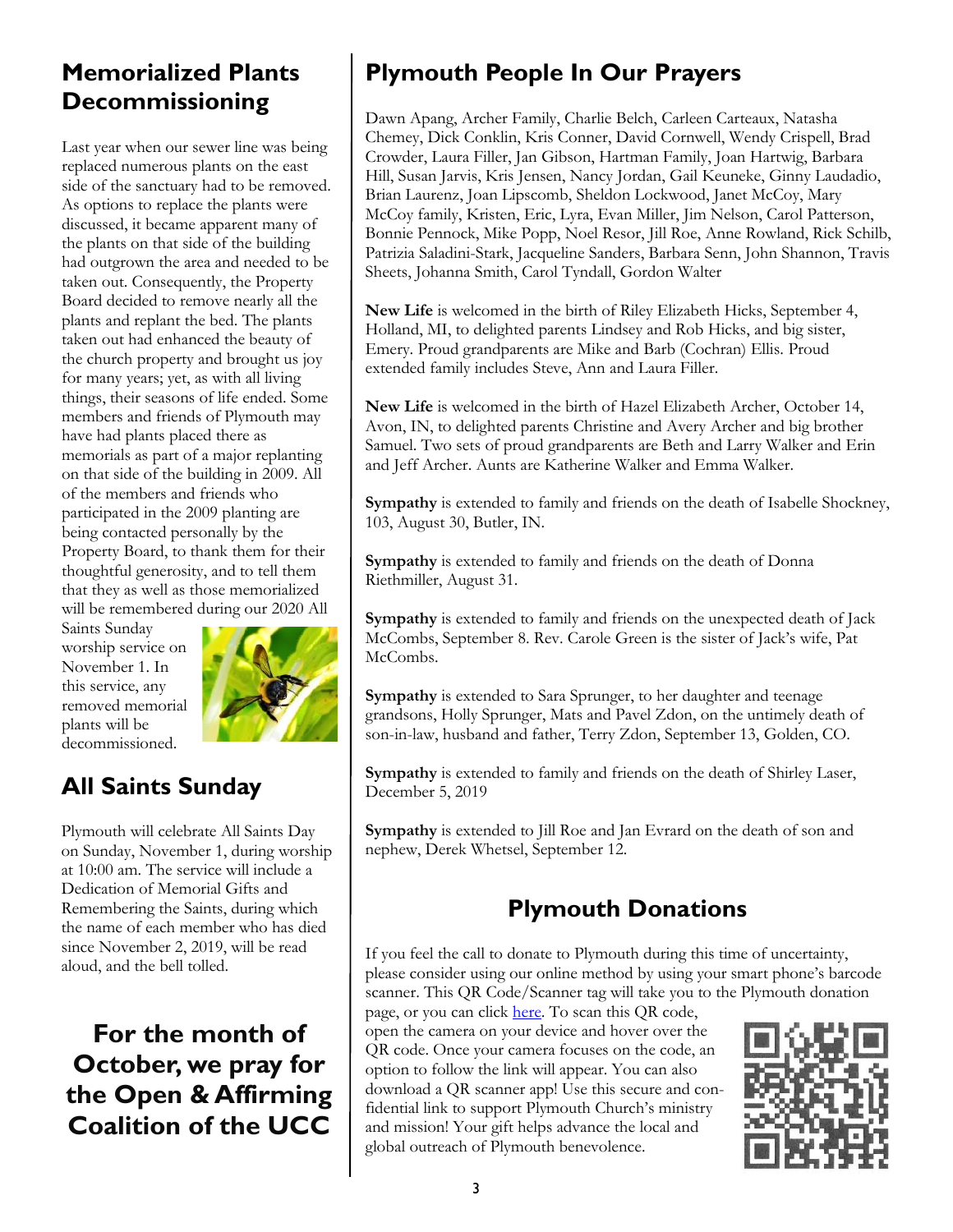#### **Happy Birthday, ICMEP: 15 Years Faithful**

Annual Gala October 24, 7:00 to 8:30 pm

Join the party on Zoom! Information and Registration can be found at indianacmep.org. A portion of each Registration supports the Huda al-Masri Pediatric Cancer Department, Bethlehem

2020 is the 15th anniversary of the first program of Indiana Center for Middle East Peace – Dr. Raed Mualem, Headmaster of Mar Elias Educational Institutions (with Abuna Elias Chacour), held at Plymouth Church. From ICMEP's very beginning, Plymouth Church – its pastors, leaders, and people – has been an integral and committed partner in its mission as "the Indiana voice for peace, justice, human rights, and intercultural encounter."

In 15 years, there have been:

- 200+ programs lectures, concerts, art exhibits, films, interviews
- 14 "Solidarity Tours" to Palestine and Israel – 240+ travelers
- ICMEP started ArabFest 2500+ attendees each year
- Five Mission Partners in Palestine ministries with children and women
- ICMEP YouTube Channel
- A national and international presence



### **Zooming Into Faith**

The E&M Board is happy to report that Tapping Zooming Into Faith is going for a second test run this month! It has been too long since we've been able to gather for some conversation and beverages, so we're excited. Mark your calendars for

October 29, 7:00pm, and keep your eyes peeled for a Zoom link that will let you join the conversation!



### **Boar's Head**

By now members and friends of Plymouth and past patrons of the annual Boar's Head Festival have received one of the 995 letters sent to share the following news. It is with great sadness and disappointment that the Plymouth Boar's Head Festival Committee along with the Rev. Timothy C. Murphy and the Rev. Ruth E. Phillips officially share with all of you that the 2020 46th annual Festival will not be produced this year. It is most obvious that it would be inappropriate and unsafe during this pandemic to bring 300 people in the cast, choirs, crews, and orchestra plus 400 audience members together. We would not compromise people's health and safety when it would be impossible to meet the standards recommended for large group gatherings while the Covid 19 virus remains a health threat.

However, we hope to produce a YouTube "mini-documentary" using video and music clips, interviews, past pictures, with some narration by Jim Clauser to help us all recall the joy and wonder the Festival has provided for 45 years.

We plan to air this documentary on Plymouth's YouTube and Facebook accounts on December 28, 29, and 30, the traditional dates of the Festival. We hope you will "tube in" from the comfort and safety of your home, still decorated for the season and enjoy some of the sights and sounds that have pleased audiences for 45 years!

If you are able and so inclined to make a donation toward the Boar's Head "Keep the Yuletide Alive" documentary, that would be appreciated. We ask that checks are made payable to Plymouth Congregational Church ATTN: Tina Puitz 501 West Berry Fort Wayne, IN 46802 and in the memo line, write in "BH Documentary."

Finally, we ask you to "pencil us in" on your 2021 calendar for December 28, 29, and 30 when the 46th Boar's Head Festival will be produced and we can once again join voices singing, "Oh, Come All Ye Faithful!"

Have a blessed and safe holiday season.

Sincerely,

Kara Jaurigue and Jim Schmidt – Festival Directors Robert Nance – Festival Music Director

# **Plymouth Office**

If you have a need to visit the office, we'd love to see you. Remember to schedule an appointment at least 24 hours in advance. No one is at the front desk, so please arrive on time so a staff member is available to greet you and unlock the door. Please wait at the Berry Street entrance and be prepared to sanitize, sign-in, and wear a mask. Please contact Tina Puitz at [tmp@plymouthfw.org](mailto:tmp@plymouthfw.org) or Mackenzie Giganti at [mmg@plymouthfw.org](mailto:mmg@plymouthfw.org) to make an appointment. Thank you.

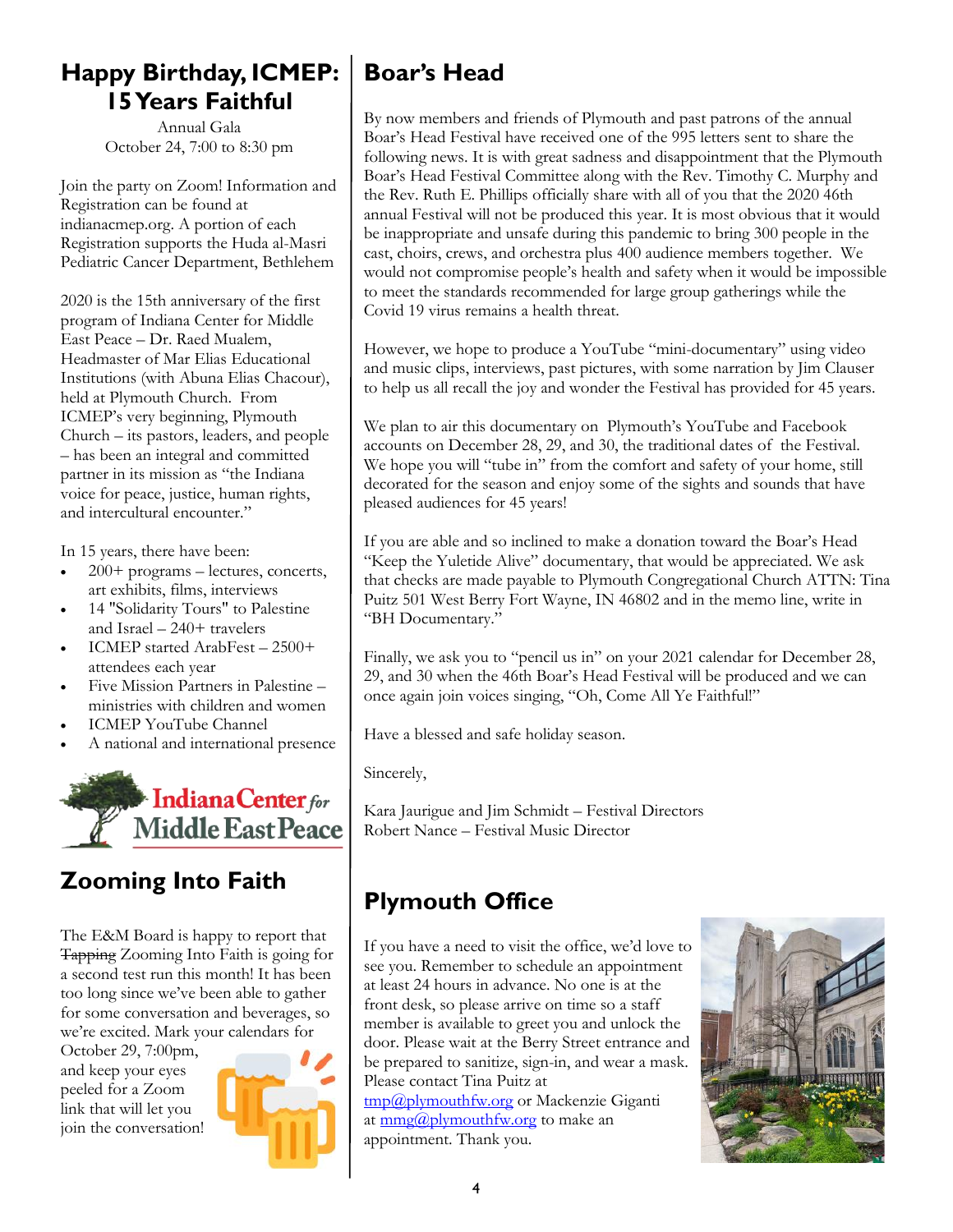### **Volunteer Thank You**

Plymouth would like to extend our sincerest thanks to Nancy Kilduski, Bev McFadden, and Beth Balasia for their time volunteering to help with weeding and the overall outdoor beautification of Plymouth and the Cedars HOPE building next door! Thank you for your hard work!

### **Thanksgiving Special Offering**

On Sunday, November 22 the Benevolence Committee invites you to participate in a special offering to celebrate Thanksgiving. This year's beneficiary will be Homebound Meals, Inc. of Fort Wayne. When Homebound Meals started in 1971, they delivered only four meals each day.

Now, volunteers for Homebound Meals travel along 20 different routes every weekday, delivering freshly prepared and medically tailored meals throughout Fort Wayne to individuals who are not able to prepare their own food.

While many folks are able to pay the \$5.20/meal Homebound Meals must charge to cover expenses, many others cannot. For those who require it, financial assistance is offered as available. This is where our special offering comes in! Through your generosity, we can help extend the service of Homebound Meals to those who need it most.

Thanksgiving is a time to celebrate the abundant blessings we enjoy. What better way to celebrate abundance than by giving abundantly? What better way to celebrate your blessings than to be a blessing to others?

We hope that you will give as generously as you are able. Checks may be mailed to the church – please be sure to include "Thanksgiving Special Collection" on the memo line. You may also give online [here.](https://www.eservicepayments.com/cgi-bin/Vanco_ver3.vps?appver3=wWsk24ZWJSTZKsGd1RMKlg0BDvsSG3VIWQCPJNNxD8upkiY7JlDavDsozUE7KG0nFx2NSo8LdUKGuGuF396vbVaiPstRo5nGq-DzvnYb662XHubq5Z7ap5JVmPErc4ZeYHCKCZhESjGNQmZ5B-6dx2HOd3DsUXzGmTYEh8VU7JU=&ver=3) Again, please be sure to note that your donation is for the Thanksgiving Special Collection in the space provided.

# **Encourage One Another, Inspire Generosity**

Dear Friends of Plymouth,

What a year this has been. Who could have anticipated the circumstances we are experiencing? However, those familiar with the 150 years of Plymouth history will know that we have faced grave challenges in the past: world wars, economic stresses, political and social upheavals, and now a pandemic which changes every pattern of our collective life. Plymouth has survived, and now again, we will meet our challenges and emerge as a new people with renewed vision.

As the 2020 Stewardship Task Force considered this Stewardship season, we looked for a phrase which would reflect the challenges of the moment, the spirit of the place which we love and the essence of the tradition which we share and which guides us through all of the turns in life. We selected Encourage One Another, Inspire Generosity, based in part on 1 Thessalonians 5:11.

Please consider the meaning of our Stewardship theme. These are weighty times. They invite our dedicated focus on examining the value of our relationships with our Plymouth siblings. We are also in a time that requires the responsible planning and management of the resources we control. How will we express these values? How will we participate in the life of this place which embodies so much of the core of who we are? This is much more than simply a question of how much of our financial resources we might share as part of Plymouth, though this is certainly a part of the question.

Take a moment to recall, perhaps even feel, the significance of a past opportunity to encourage and support a friend or to be supported by a friend. Consider how often it is in the context of Plymouth that these opportunities arise. What we aspire to do as Plymouth Church is to encourage, lift up and support people, communities, nations, and even our planet. We need that kind of support.

Another necessary feature of life at Plymouth is that we inspire generosity. This would be generosity of spirit, of time, of imagination, of talent and resources. Frankly, what we expect of Plymouth is that we be inspired through the Spirit at work among us. It's not too bold to say that all of us have felt inspired at helps us through the ultimate joys and sorrows of life, and we do this together as a joyful community of friends who care.

We are privileged to share these moments of ultimate value with folks who care, who help inspire us on. As part of this faith community and within your limits and capacity, we ask you to be generous as we build each other up and encourage one another!

With Encouragement, Inspiration and Love,

2020 Stewardship Campaign Task Force Member, Rick Stoerker

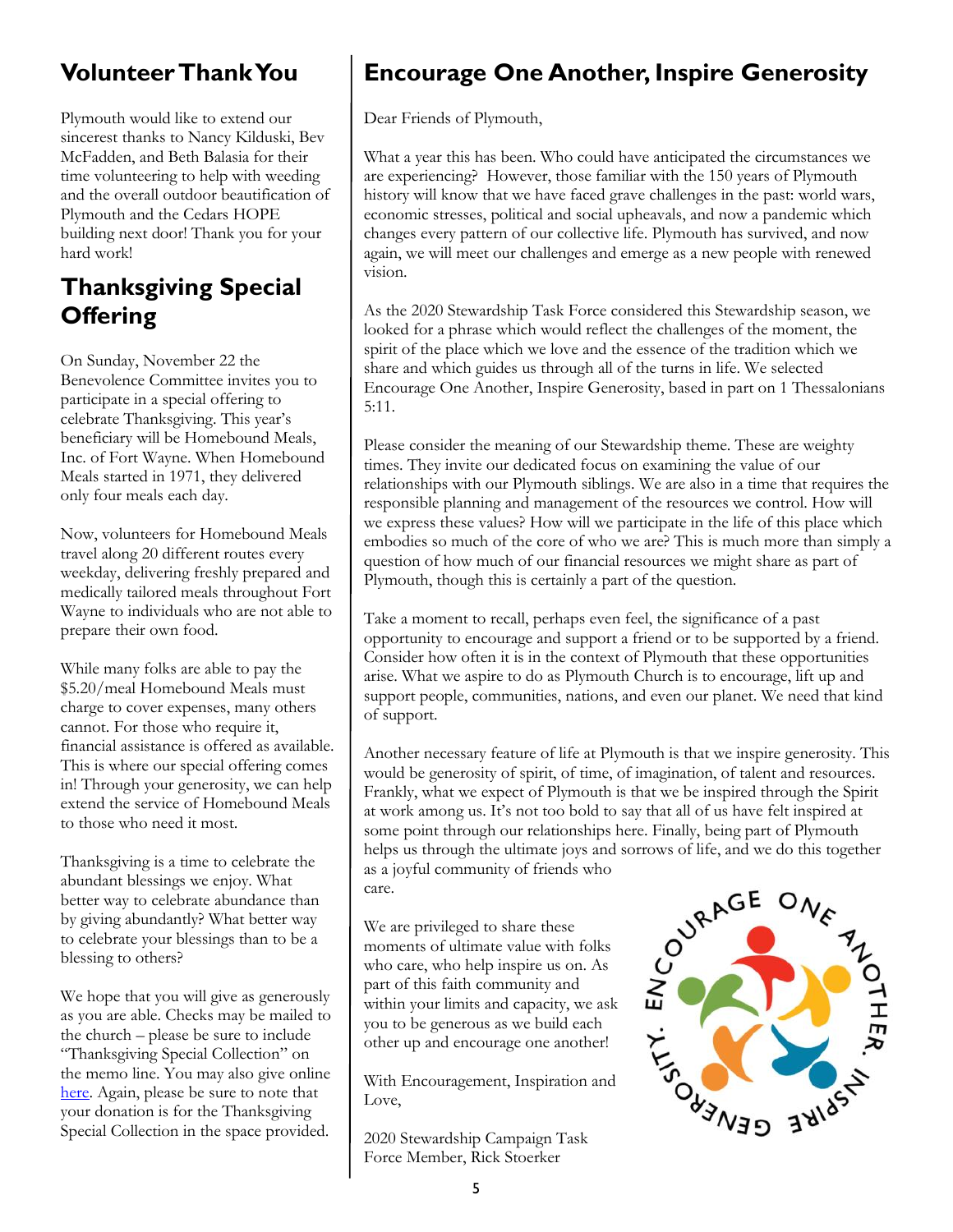#### **Participation during COVID-19**

Do you know a family that would like to try out our Sunday School this year?

Our program looks different this year, but it could be a good fit for…

- Families that want their kids to learn the basic Christian stories, but are hesitant to come to church
- Families that want to spend some time pondering big ideas
- Families that are curious about using Montessori-based storytelling to make the Bible accessible to a wide range of ages and abilities
- Parents who want to learn some of the basics alongside their kids
- Families that could use a little extra encouragement during this strange time

How will you participate in Sunday School this year?

- In-person gatherings once a month
- Virtual stories posted each Wednesday and Saturday on the Plymouth Generations Facebook page
- Mailings of Family Packs for our preschool and elementary families and Journal Packs for the youth group

Please encourage families you know to join the Plymouth Generations Facebook page if they'd like to see our videos, and share their contact information with Katie at [kjwatson4@gmail.com](mailto:kjwatson4@gmail.com) if they'd like to be included in our activity packet mailings.



# **Sunday School**

As things closed down this past spring, we moved to online Sunday school classes. It was great seeing the kids and we finished the year by doing most of our planned lessons. Looking ahead to this school year, it became clear it was time to refocus our programming to meet the needs of our families.

**Our families** don't need another list of facts to learn or activities to complete. Many families are doing school partially or entirely online. Parents are weary of overseeing education and kids are weary of screens. Instead of replicating the classroom experience online, we are providing programming that supports families rather than adding to their to-do lists. We are focusing on six main Bible stories and diving deeply into them through family times of worship and play.

**Our families** need worship. While online worship gives kids a glimpse of familiar people and rituals, it can be hard to feel the wonder and reverence of worship through a screen. The Bible stories we are using this year come from a method called "Godly Play," and the scripts for each are designed to be worshipful experiences. In addition, our monthly gatherings are structured more like worship than like a classroom.

**Our families** need to name their time together as holy. Our families know how to spend quality time together—but we are sometimes shy to connect those moments to our spirituality. After listening to stories, families are encouraged to play together in the ways they already enjoy. Whether by playing with the story materials at home, reading a book, coloring together, taking a hike… or any other family activity, families are encouraged to continue processing each Bible story in their own way.

**Our families** need to know they are loved and supported by the Plymouth community. Each month, families are going home with storytelling supplies created by Plymouth artists. Already they have illustrations of the days of creation by Janice Furtner and Play Bags made by members of the Knit and Kbitz group. And we've got more painters, woodworkers, and fiber artists lined up to make future Story Boxes. Each Saturday, we are sharing a bedtime story on Facebook, read by a Plymouth member. While we are apart, I am glad our kids get to see "their adults" regularly.

As an educator, it has been a challenge for me to step away from the classroom model of Sunday school. I love and miss the classrooms full of kids! But as a church, we have the flexibility to focus on the spiritual health of families right now. Many thanks to all of the families who were honest in discussing their needs this summer, and to all of our Plymouth families who are giving these new methods of faith formation a try!

Katie Watson Sunday School Director

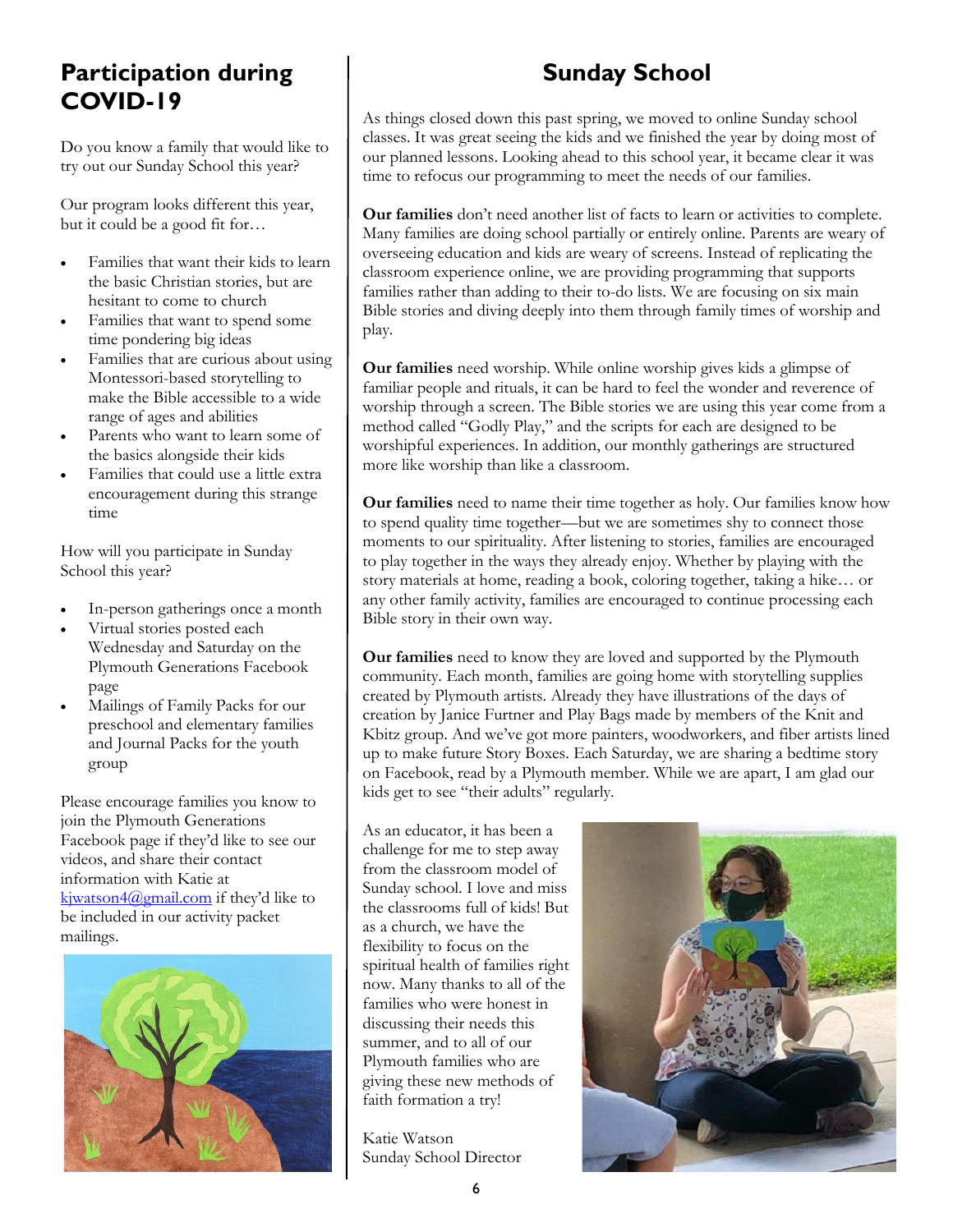### **Chapel Class**

Rev. Timothy Murphy will lead a five-week study on interfaith relations starting October 25. The course will consist of a presentation and discussion using reflective questions. Rev. Murphy will offer historical figures and movements reflecting the different options. Sunday morning Chapel class continues weekly at 9:00 am on Zoom at: [https://us02web.zoom.us/](https://us02web.zoom.us/j/85263090900) [j/85263090900.](https://us02web.zoom.us/j/85263090900)

### **Upcoming Concerts**

Join us for Plymouth Music Series events either by livestream on our YouTube [Channel](youtube.com/plymouthchurchfw) or by attending in person! Reserve your spot to attend these limited in-person performances on [Eventbrite](https://www.eventbrite.com/o/plymouth-congregational-church-music-series-16631868785) or by calling 260-423-9424 and asking for Mackenzie. Reservations are listed as "seating units" and can seat up to four people. Masks are required. Click the links below to learn about each event!

October 25, 2020 at 4:00 pm. **[BACHtoberfest | Music for String](https://www.eventbrite.com/e/124263763261)  [Orchestra & Piano](https://www.eventbrite.com/e/124263763261)**

November 18. 2020 at 7:30 pm **[Thanksgiving BRASS | Music for](https://www.eventbrite.com/e/124273662871)  [Brass Ensemble & Organ](https://www.eventbrite.com/e/124273662871)**

December 16, 2020 at 7:30 pm **[A Winter SOULtice | Music for Harp](https://www.eventbrite.com/e/124274226557)  [& Winds](https://www.eventbrite.com/e/124274226557)**

January 18, 2021 at 4:00 pm **[GOOD TROUBLE | A Civil Rights](https://www.eventbrite.com/e/124276116209)  [Celebration](https://www.eventbrite.com/e/124276116209)**

February 14, 2021 at 4:00 pm **[LOVE SONGS | In Celebration of](https://www.eventbrite.com/e/124276912591)  [Valentine's Day](https://www.eventbrite.com/e/124276912591)**

March 21, 2021 at 4:00 pm **[A CELEBRATION OF SPRING |](https://www.eventbrite.com/e/124277159329)  [Appalachian Spring by Aaron](https://www.eventbrite.com/e/124277159329)  [Copland](https://www.eventbrite.com/e/124277159329)**



# **Chapel Class Themes**

**October 25**: Introduction and Exclusivism (why this matters and Christianity the only legitimate way)

**November 1**: Inclusivism (others paths are good so long and to the extent that they display the truth we see in Christianity, i.e. Anonymous Christians) **November 8**: Monistic Pluralism (many equally valid paths up single mountain/destination)

**November 15**: Deep Pluralism (multiple paths to multiple locations, i.e. we don't just have different answers but are not always asking the same questions, may also include multiple religious belonging as an option if time) **November 22**: Pragmatic collaboration (setting aside dogmatic truth and working together for service and justice partnerships)

#### **Plymouth Music Series**

The Arts Matter. As you know, the pandemic has impacted one of the most precious resources in our country: our musicians. Over 75% are either underemployed or unemployed, and that reality is quite evident here in northeast Indiana. Many of the instrumental and vocal musicians in our community have been struggling for work. Since most have few opportunities to exercise their craft to earn a living, we are focusing this year's music series on giving these musicians an opportunity to perform.

We need your help. We are asking you to donate generously to help us give these musicians an opportunity to perform, to keep their artistry alive, and to earn a living during these difficult times. Because we need to raise a significant sum to hire as many as possible, your generosity matters!

Your Donation will…

- Impact local musicians in our community: Now more than ever, our musicians need your support to sustain their careers at this crucial moment.
- Change lives: Your gift not only helps area musicians, it enables your neighbors to experience their musical artistry and creativity. This in turn makes our community a better place to live for everyone.
- Make a difference: Your donation will be the spark that ignites HOPE!

Be Generous - Donate Today! We ask that you send us your gift with a donor form we might list your name or dedication appropriately and provide you with a proper note of appreciation. Click [here](file:///S:/BELL/2020/october/ADDED donor response form.pdf) for the donor response form or click [here](https://www.eservicepayments.com/cgi-bin/Vanco_ver3.vps?appver3=wWsk24ZWJSTZKsGd1RMKlg0BDvsSG3VIWQCPJNNxD8upkiY7JlDavDsozUE7KG0nFx2NSo8LdUKGuGuF396vbVaiPstRo5nGq-DzvnYb662XHubq5Z7ap5JVmPErc4ZeYHCKCZhESjGNQmZ5B-6dx2HOd3DsUXzGmTYEh8VU7JU=&ver=3) to make a donation to the Plymouth Music Series online!

Share this series so other might help. Post the enclosed flier in a prominent place and share it with your friends and neighbors. Check us out on the web at www.plymouthfw.org, or on Facebook, and feel free to share our posts with your friends and neighbors. Or, simply invite someone to join you at our concerts!

Thank you for helping us help others through this unique series of concerts!

Sincerely,

Robert Nance, Director of Music Jan Younger, Chair Music Committee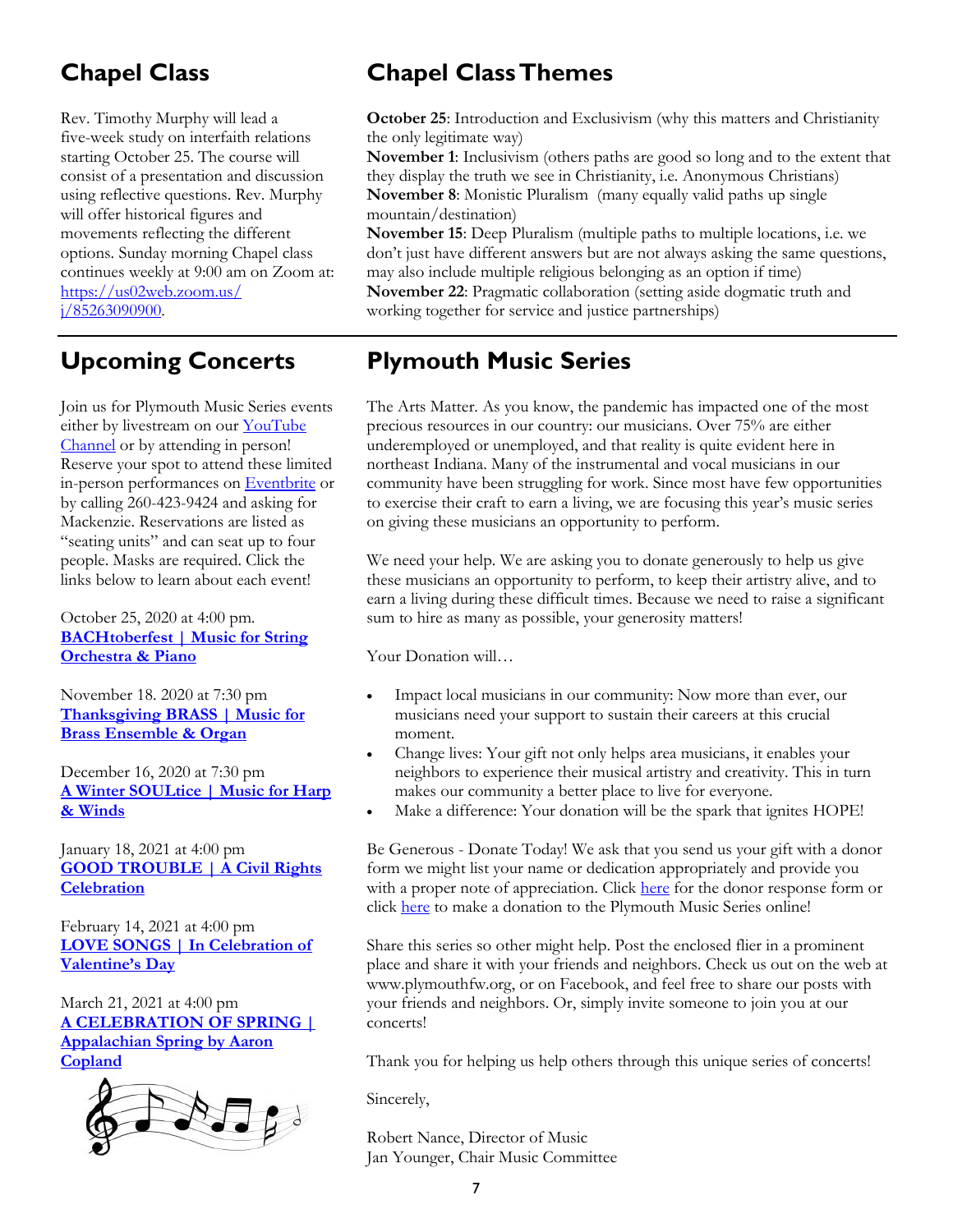#### **Annual Election Meeting**



Plymouth's annual election meeting will take place on October 25 at 11:30 am. Due to social distancing requirements, the Annual Election Meeting will look a little different this year. Instead of meeting in person we will meet online via Zoom Webinar.

A link will be sent out in the Weekly Bulletin on October 25. During this meeting, members will be asked to vote on bylaw changes and the below officer nominees for 2021. We ask that you come prepared and review the nominees for officers before October 25.



This meeting is very important and allows Plymouth members to exercise one of their most critical rights and duties: voting! We hope you will join us!

#### **REPORT OF NOMINEES FOR OCTOBER ELECTION October 25, 2020 Congregational Meeting**

#### **OFFICERS 2021** *Terms end Dec. 31, 2021*

| Assistant Moderator Rick Schilb |  |
|---------------------------------|--|
|                                 |  |

At-Large Member of Executive Council. . . . . . . . . . . . . Youth Member of Executive Council. . . . . . . . . . . . . . . . Conference Delegate . . . . . . . . . . . . . . . . . . . . . . . . . . . . . **NOMINATING COMMITTEE – 2022** *Terms end December 31, 2022* (1) Pam Etheridge (1) Cher Phelps-Griswold (1) Emma Walker

#### **BOARDS – 2022** *Terms end Dec. 31, 2022*

*(\_\_) indicates term 1; or 2nd or 3rd consecutive term.*

#### **Christian Education**

- (1) Reggie Troutt (2) Linda Kerr
- (2) Christine Randolph

#### **Congregational Life**

(1) Cathy Clifford-Nicholson (2) Nancy Kildusky

- (3) Monty Millage
- (2) Cindy Otinger
- 

#### **Deacons' Worship**

- (1) Bill Balasia
- (1) Dave Meriwether
- (2) Kristen Miller

Treasurer . . . . . . . . . . . .Anne Boyko Assistant Treasurer . . . . .Laura Coon Recorder . . . . . . . . . (1) Allie Brown

#### **Evangelism & Marketing**

- (1) Karen Goss
- (2) Alan Chambers

#### **Human Resources**

- (1) Doug Powers
- (2) Tom Braun
- (2) Margie Daugherty

#### **Stewardship & Finance**

- (2) Joann McDonald
- (1) Roger Meneely
- (1) Cammy Sutter

*2020 Nominating Committee: Mark Glassley, chair; Cher Jackson, Kathy Kolb, Jane Meredith, Michal Miller, At-Large from Executive Council - Patricia Pendleton. Staff Advisors: Rev. Timothy C. Murphy, Rev. Ruth E. Phillips*

**Nominations** from the floor must be pre-arranged with the committee or one of the Moderators at least 48 hours prior to the election meeting.

**Property** (2) Diana Bauer (2) Barbara Duch (2) Gary Kerr (2) Gayle Newton